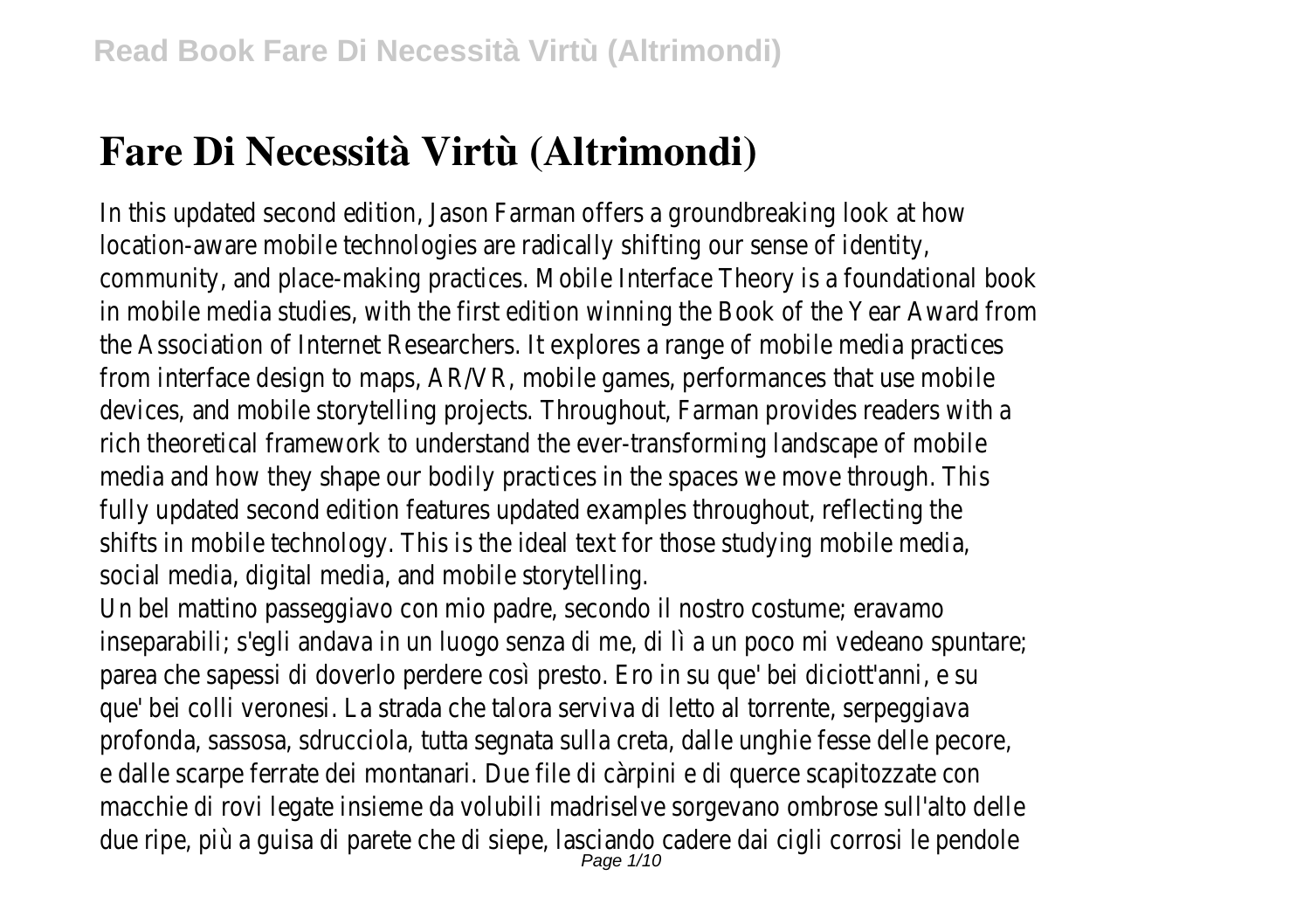barbe delle radici nude.

"Enciclopedia dell'ecclesiastico, ovvero Dizionario della teologia dommatica e morale, del diritto canonico, delle principali nozioni bibliche, della storia della chiesa, de ss. padri, dei grandi scrittori ecclesiastici, dei papi, dei concilii generali, degli scismi, delle eresie, della liturgia ecc." 3

An Introduction to the Art of Inventing Stories

T. 7

Iniziazione allo Yoga Sciamanico

Fare di necessita virtù. Tanti nuovi, imperdibili consigli di autoproduzione della blogger low-cost più famosa del web

Lucrezio e l'epicureismo

NUOVA EDIZIONE AMPLIATA

"The City of the Sun" is a philosophical work by the Italian Dominican philosopher Tommaso Campanella. It is an important early utopian work. The book is presented as a dialogue between "a Grandmaster of the Knights Hospitaller and a Genoese Sea-Captain". Inspired by Plato's Republic and the description of Atlantis in Timaeus, it describes a theocratic society where goods, women and children are held in common. One of the most significant aspects of this community is the distribution of work. Once again Campanella engages in an explicit polemic with Aristotle, who had excluded artisans, peasants and those involved in manual labor from the category of full citizenship and from the highest levels of virtue.

On the infinite universe and worlds

Mobile Interface Theory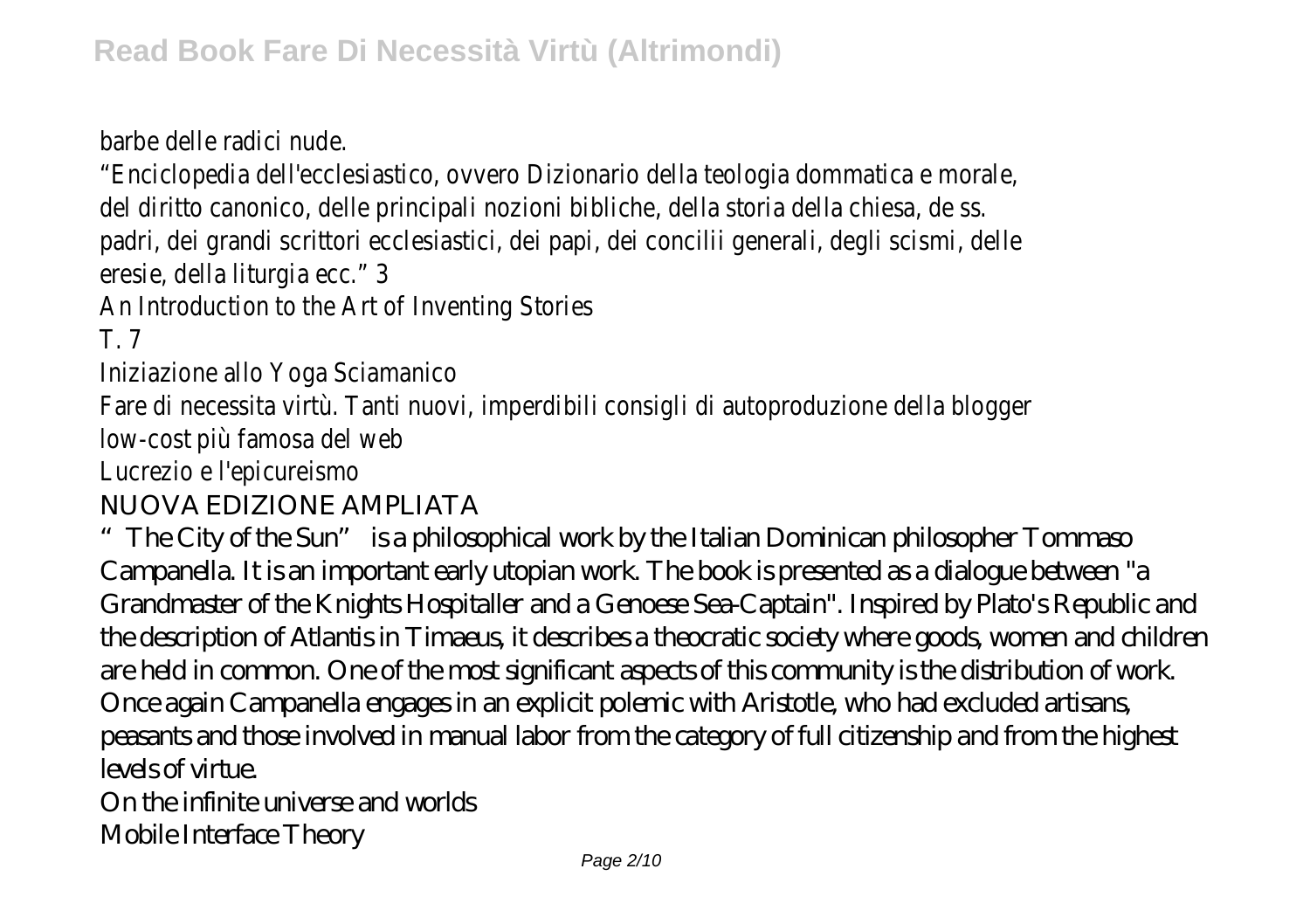## Fare di necessità virtù

## Atti del Convegno di urbanisti, Assisi, 5-10 ottobre 1966

Enciclopedia dell'ecclesiastico, ovvero Dizionario della teologia dommatica e morale, del diritto canonico, delle principali nozioni bibliche, della storia della chiesa, de ss. padri, dei grandi scrittori ecclesiastici, dei papi, dei concilii generali, degli scismi, delle eresie, della liturgia ecc. opera compilata sulla Biblioteca sacra dei pp. Richard e Giraud, sul Dizionario enciclopedico della teologia di Bergier e su altre opere di scrittori chiarissimi

### $D - E$

*An authorized translation of this classic work, re-edited, beautifully typeset and designed, from a professional publisher dedicated to high-quality editions of Rudolf Steiner's books and lectures. The Anthroposophy of Rudolf Steiner is not a theoretical system, but the results of research based on direct observation. As Steiner's research was so vast and conducted over such a long period of time, no single book can be said to contain the whole of his spiritual teaching. However, of all his books Occult Science comes closest. Steiner even referred to it as "an epitome of anthroposophic Spiritual Science." The book systematically presents the fundamental facts concerning the nature and constitution of the human being and, chronologically, the history of the universe and humankind. Whereas the findings* Page 3/10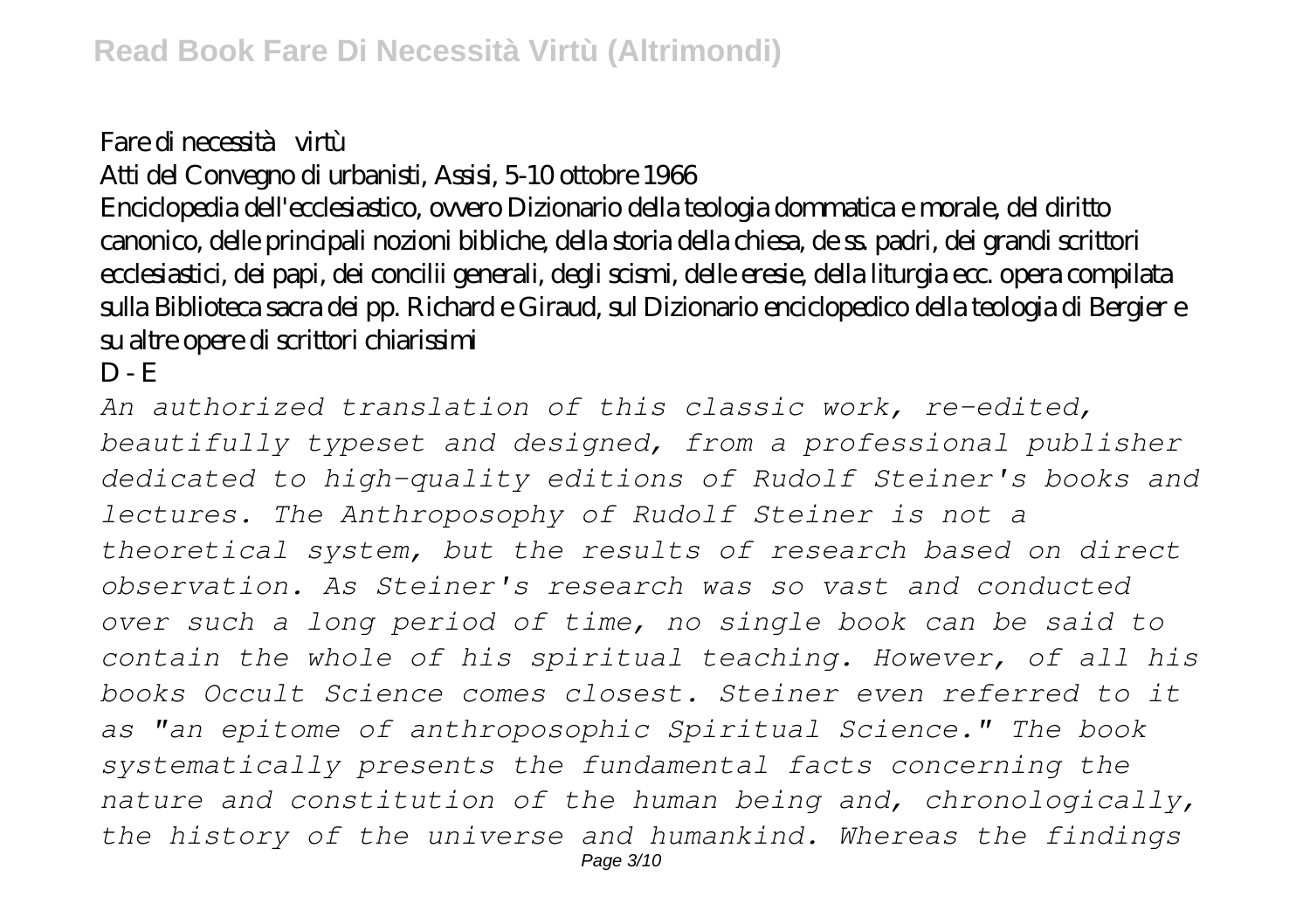*of natural science are derived from observations made through the senses, the findings of Spiritual Science, or Anthroposophy, are "occult" inasmuch as they arise from direct observation of realities hidden to ordinary perception. And yet these elements of humanity and the universe form the foundation of the sense world. A substantial part of Occult Science is taken up with a description of the preliminary training needed to make such spiritual observations. Given his energetic involvement in practical initiatives and extensive lecturing, Steiner had little time to write books. Of those he did write, four titles form an indispensable introduction to his later teaching: The Philosophy of Freedom (CW 4); Theosophy (CW 9); Knowledge of the Higher Worlds (CW 10); and Occult Science: An Outline (CW 13). Occult Science: An Outline is a translation from German of Die Geheimwissenschaft im Umriss (GA 13).*

*Ormai giunta al suo terzo libro (dopo due grandi successi come Vivere in 5 con 5 euro al giorno e Cucinare guadagnando in soldi e in salute), Stefania Rossini conferma la sua scelta a favore della «decrescita felice». Un'altra vita, sobria e in armonia con i ritmi della Madre Terra, è davvero possibile, senza dover*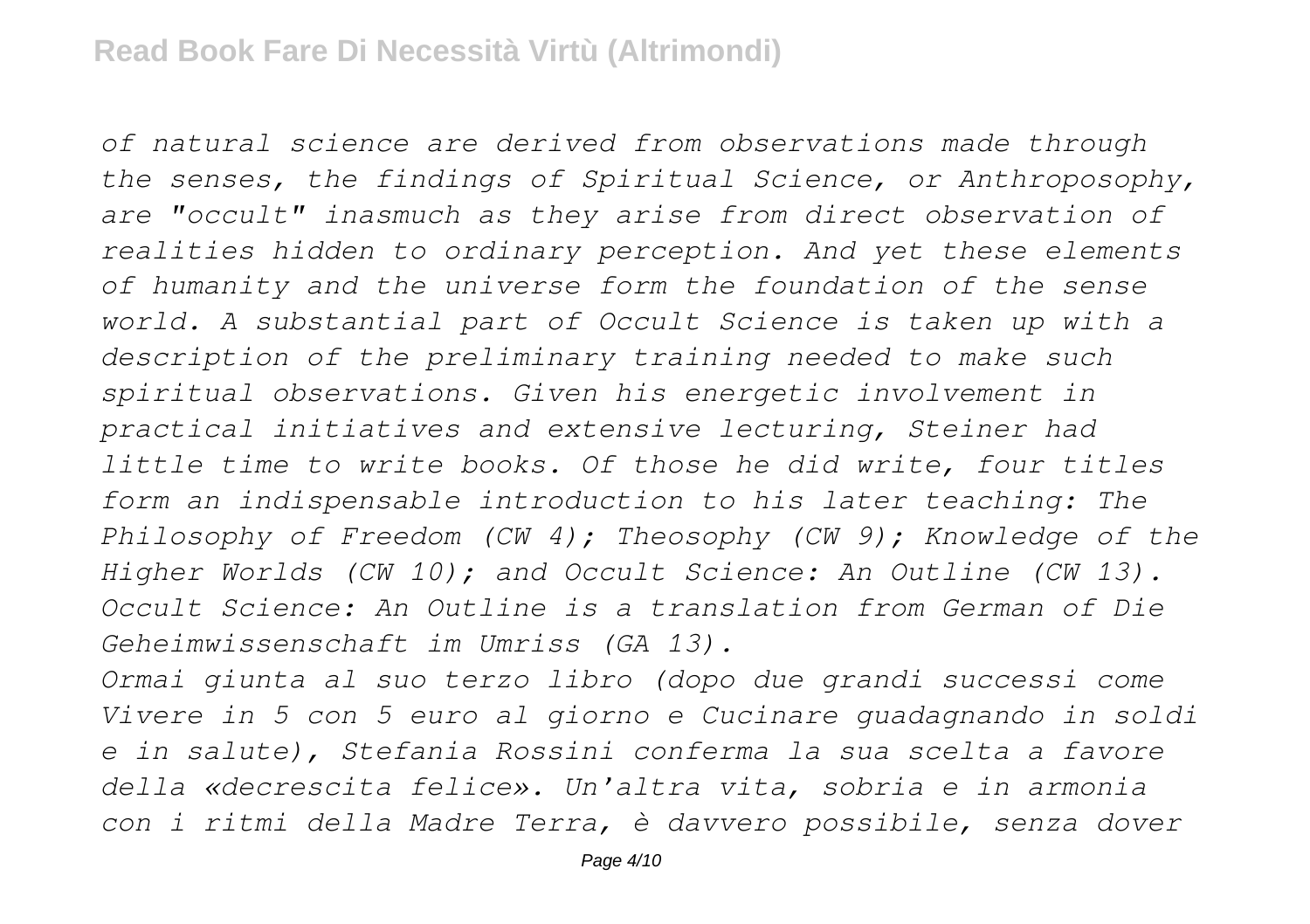*stravolgere la propria esistenza con rinunce frustranti. La storia di Stefania e della sua famiglia sono l'esempio di come attraverso il circolo virtuoso dell'autoproduzione, del riutilizzo e dello scambio, si possa risparmiare denaro e guadagnare tempo, che è forse il bene più prezioso di cui disponiamo. Grazie ai suggerimenti contenuti in questo libro, ciascuno potrà subito iniziare a far pulizia e a mettere ordine nella propria casa e nella propria giornata. Nel processo di «decrescita», l'organizzazione è tutto! In particolare imparerete: • ad avere un pasto sempre pronto quando rincasate tardi dal lavoro, senza che questo rappresenti uno speciale impegno; • a bandire la noia dalle merende dei vostri piccoli, grazie a nuove succulente ricette, dolci e salate; • a nutrirvi in modo più gustoso e comunque salutare (cibi fermentati); • a conoscere e usare in cucina i «superalimenti» (alghe, bacche di Goji Berries) e ad autoprodurre «vitamine» (i germogli); • a curare e mantenere giovane il vostro corpo, autoproducendo creme e cosmetici con prodotti naturali ed economici; • a ottenere piante per il vostro orto (in terra o in cassetta!), a costo zero; • a razionalizzare tempi e prodotti per le pulizie di*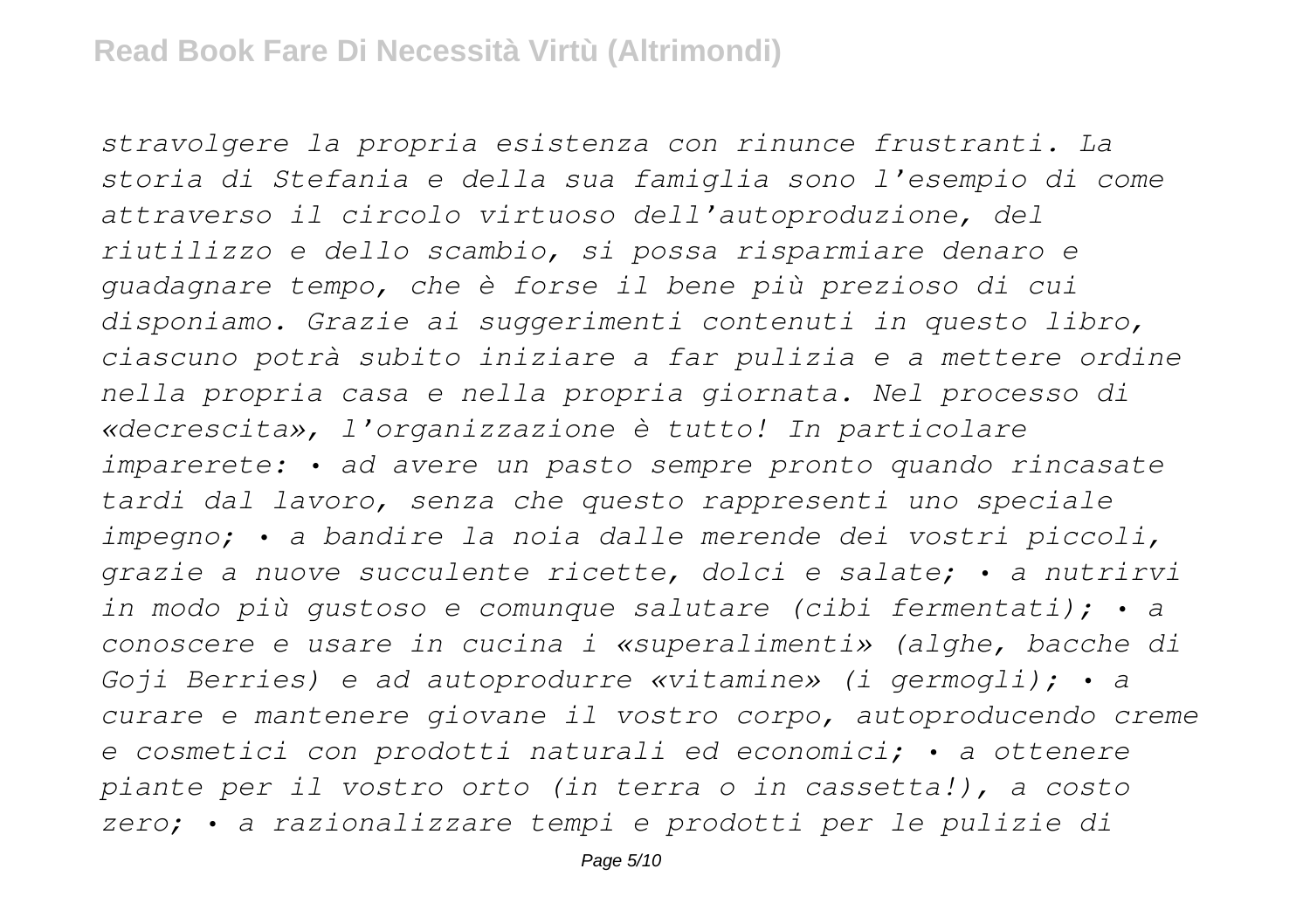```
casa; • a rivoluzionare la vostra idea di vacanza... e
soprattutto i costi!
Modernity and the Holocaust
Dizionario di teologia
Nuova enciclopedia italiana: Testo
Progetto storia – Percorsi interdisciplinari. Scienza, tecnica e
società. vol. I Ricerca, istituzioni, tecnologie. 1350-1650
An Ethics of Personality
The City of The Sun
```
In this closing volume of the author's trilogy, A Theory of Morals, Heller addresses the existence of morality after the "death of God." She explores Nietzche's ethics of personality as exemplified in his critical engagement with Wagner's Parsifal in his A Genealogy of Morals, and examines the case for a non-absolutist ethics employing ideas, norms, and rules from traditional and modern moral philosophies, particularly those of Kant and Kierkegaard. Annotation copyright by Book News, Inc., Portland, OR Fare di necessita virtù. Tanti nuovi, imperdibili consigli di autoproduzione della blogger low-cost più famosa del webFare di necessità virtùEdizioni Lindau Opuscoli di Plutarco

### D-E

Dizionario enciclopedico della teologia, della storia della chiesa, degli autori che hanno scritto intorno alla religione, dei concili, eresie, ordini religiosi ec. Composto già per uso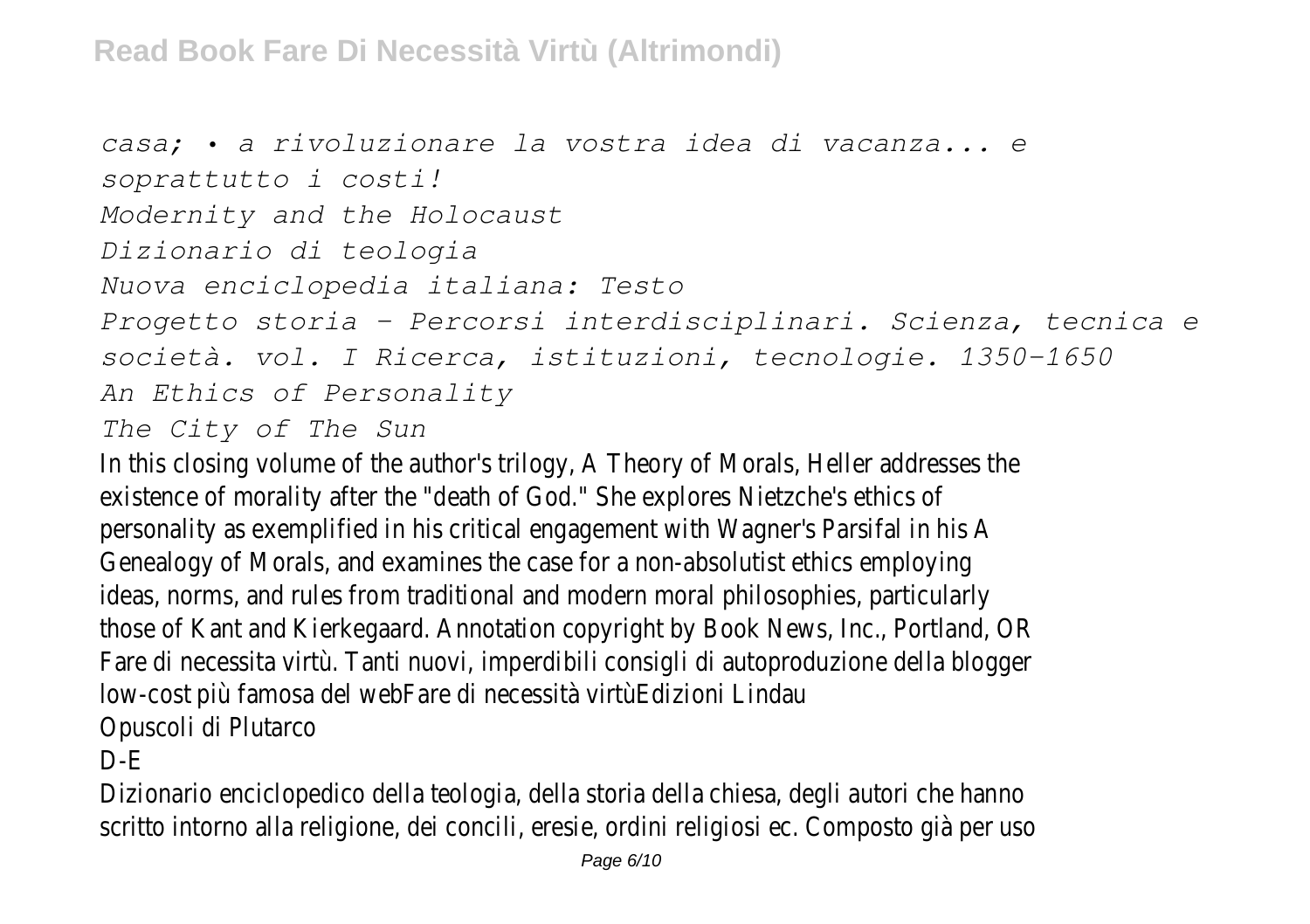dell'enciclopedia metodica dal celebre sig. can. Bergier, tradotto in italiano, corretto ed accresciuto dal p.d. Clemente Biagi dei Camaldolensi. Tomo 1. [-17.] Nuova enciclopedia italiana The Grammar of Fantasy Educazione alla Felicità

*A collection of essays from the visionary storyteller Gianni Rodari about fairy tales and folk tales and their great advantages in teaching creative storytelling. "Rodari grasped children's need to play with life's rules by using the grammar of their own imaginations. They must be encouraged to question, challenge, destroy, mock, eliminate, generate, and reproduce their own language and meanings through stories that will enable them to narrate their own lives." --Jack Zipes "I hope this small book," writes renowned children's author Gianni Rodari, "can be useful for all those people who believe it is necessary for the imagination to have a place in education; for all those who trust in the creativity of children; and for all those who know the liberating value of the word." Full of ideas, glosses on fairytales, stories, and wide-ranging activities, including the fantastic binomial, this book changed how creative arts were taught in Italian schools. Translated into English by acclaimed children's historian Jack Zipes and illustrated for the first time ever by Matthew Forsythe, this edition of The Grammar of Fantasy is*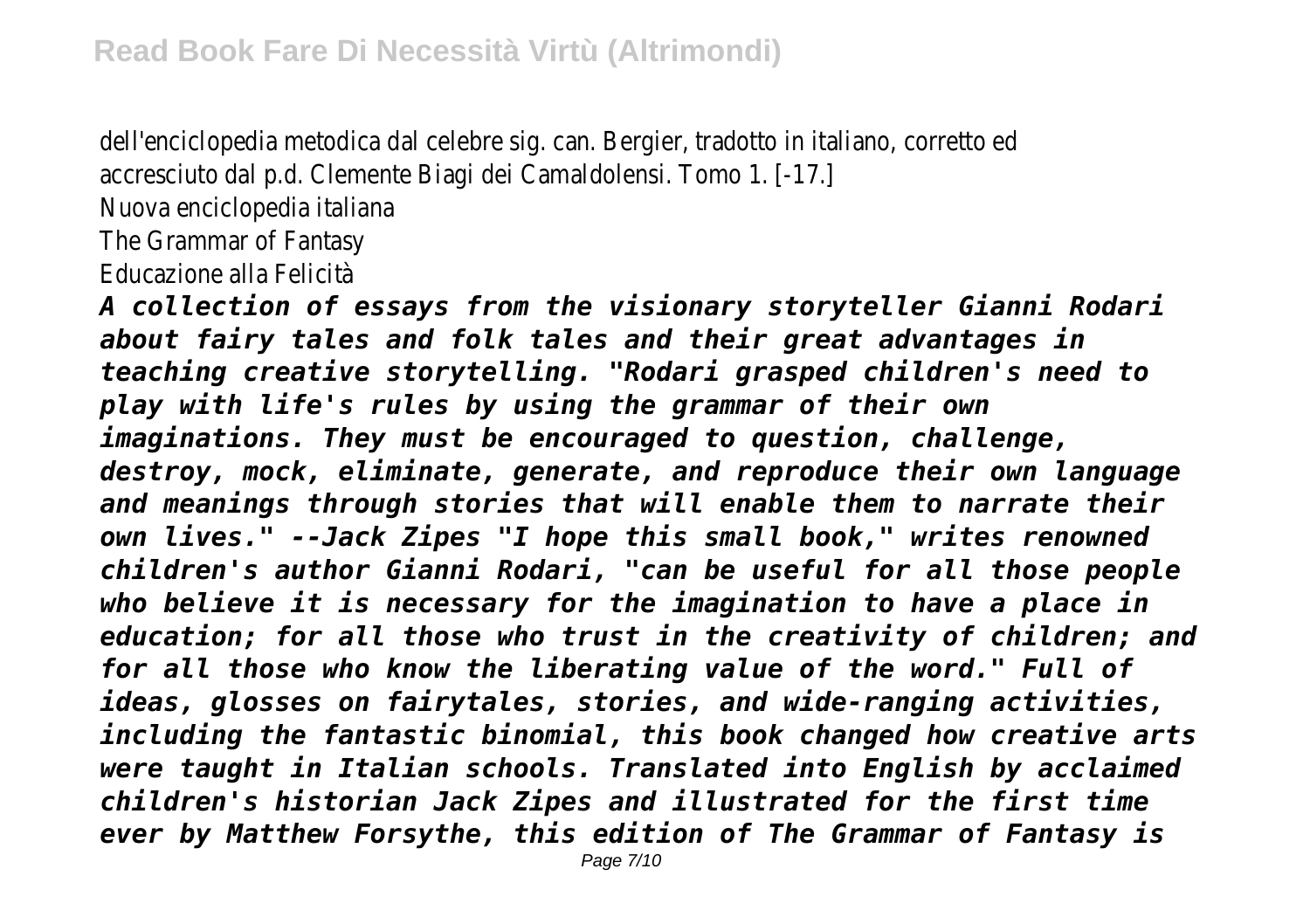*one to live with and return to for its humor, intelligence, and truly deep understanding of children. A groundbreaking pedagogical work that is also a handbook for writers of all ages and kinds, The Grammar of Fantasy gives each of us a playful, practical path to finding our own voice through the power of storytelling. Gianni Rodari (1920-1980) grew up in Northern Italy and wrote hundreds of stories, poems, and songs for children. In 1960, he collaborated with the Education Cooperation Movement to develop exercises to encourage children's creative and critical thinking abilities. Jack Zipes is a renowned children's historian and folklorist who has written, translated, and edited dozens of books on fairytales. He is a professor at the University of Minnesota. Matthew Forsythe lives in Montreal where he draws and paints for picture books, comics, and animations.*

*I temi dell'Europa, del suo assetto costituzionale, della sua forma di governo; il rapporto tra identità europea e identità nazionali, regionali, locali; il tema della cittadinanza e dei diritti; il tema dello straniero, dell'originario, dell'ospitalità: questi i nodi concettuali presenti nei Discorsi alla nazione tedesca (1808) di J.G. Fichte –raccolta delle conferenze tenute dal filosofo di fronte a un pubblico entusiasta nella Berlino occupata dai francesi– tra i primi testi a elaborare in senso moderno il concetto di nazione e a porlo*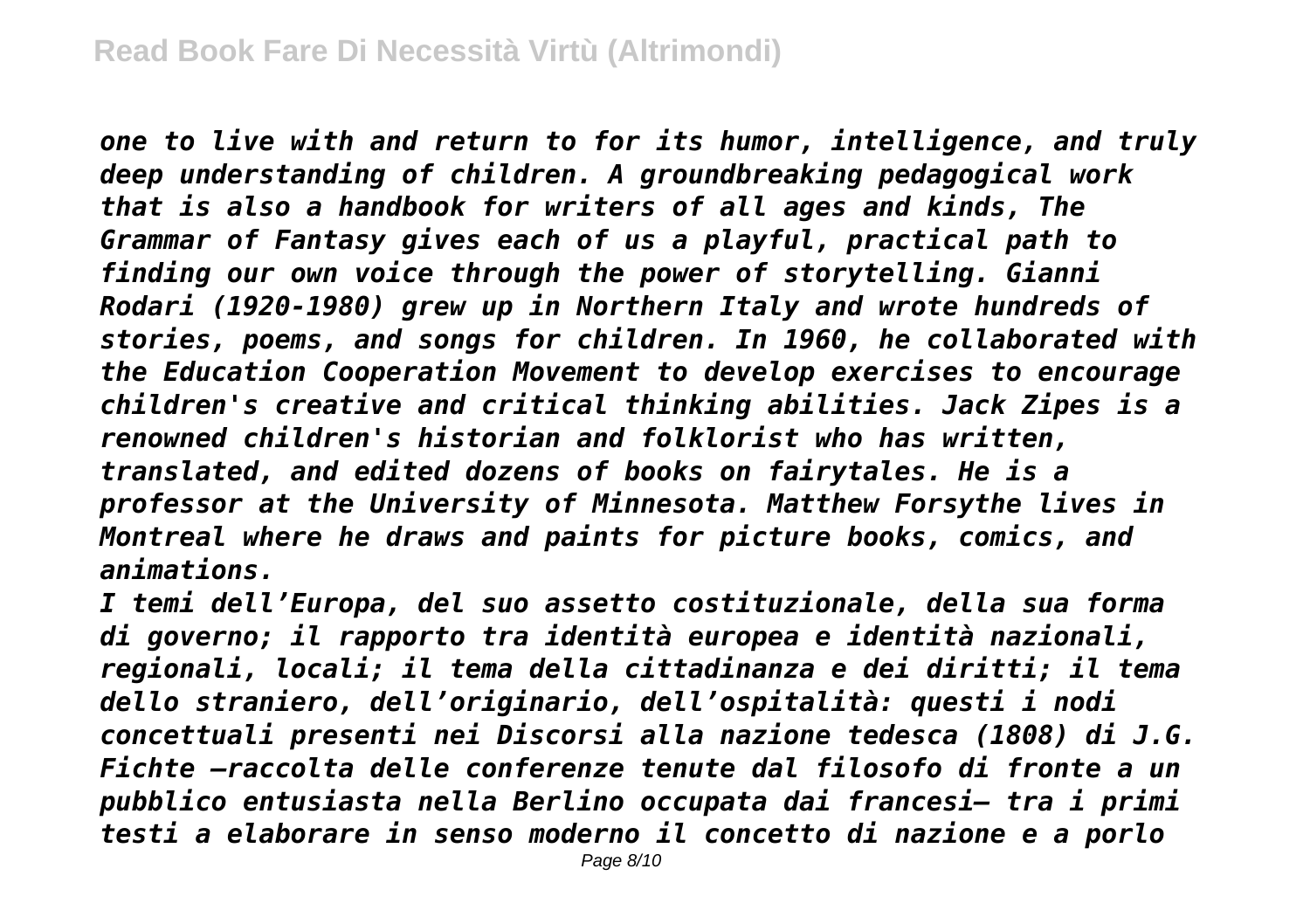*in relazione con le nozioni da un lato di popolo e dall'altro di Stato.*

*Embodied Space and Locative Media Il 9 gennaio 1878, ossia Il mondo civile ed in particolare l'Italia in morte di Vittorio Emanuele il grande pel Antonio Abeille Divinità e religione in Plutarco Gazzetta letteraria Discorsi alla nazione tedesca Dizionario enciclopedico della teologia, della storia della Chiesa, degli autori che hanno scritto intorno alla religione, dei concilii, eresie, ordini religiosi ec. del celebre ab. Bergier. Tradotto in italiano, corretto ed accresciuto dal p. d. Clemente Biagi dei*

*Camaldolensi*

*Progetto Storia. Scienza, tecnica e società offre in tre volumi – in vendita in formato PDF – una trattazione completa delle specifiche tematiche tecnico-scientifiche: come nel tempo la tecnica, la ricerca e le sue applicazioni si sono evolute; come sono state influenzate dal potere politico; quale contributo hanno portato allo sviluppo economico e come ne sono state condizionate.*

*Sociology is concerned with modern society, but has never come*